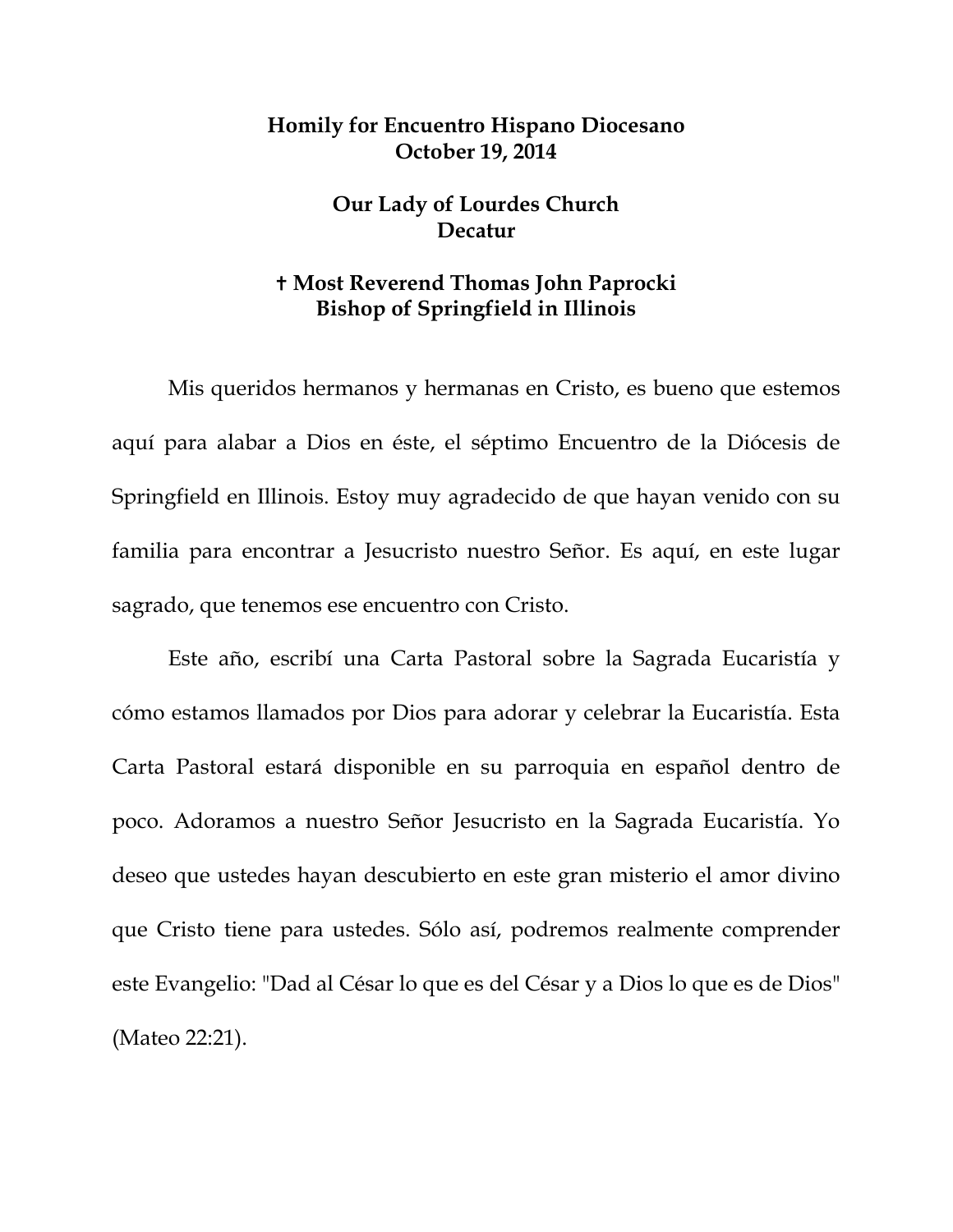El misterio es doble. Primero, todo lo que tenemos ha sido dado por Dios de su amor por nosotros. Segundo, Él nos invita a compartir esos regalos con otros.

En primer lugar, todo es un don de Dios. Echemos un vistazo. Vemos a nuestros hijos, esta iglesia, nuestro dinero, el aire y todo lo que nos rodea e incluso a nosotros mismos. Todo es un regalo de Dios. Todo vino de Dios y volverá a Dios. Cuando sabemos lo mucho que Jesucristo nos ama, entenderemos que, debido a este amor, Él nos ha dado todas estas cosas como un regalo. Debemos entonces estar dispuestos a recibir este don de Dios con un corazón lleno de gratitud. ¡Recibir los dones que nos ha dado y decir gracias! ¡Denle gracias a Dios todos los días por todas las bendiciones que les ha dado a ustedes!

Sólo entonces se puede pensar en compartir estos dones con los demás. Debemos darle a César lo que es del César. Nuestros impuestos les dan a nuestros hijos una buena enseñanza, nos permiten vivir en una ciudad segura y enviar y recibir correo. Todo esto ha sido confiado por Dios a nuestros líderes civiles. Oramos para que ellos también puedan entender que todo es un don de Dios. Sólo así, serán capaces de promulgar

2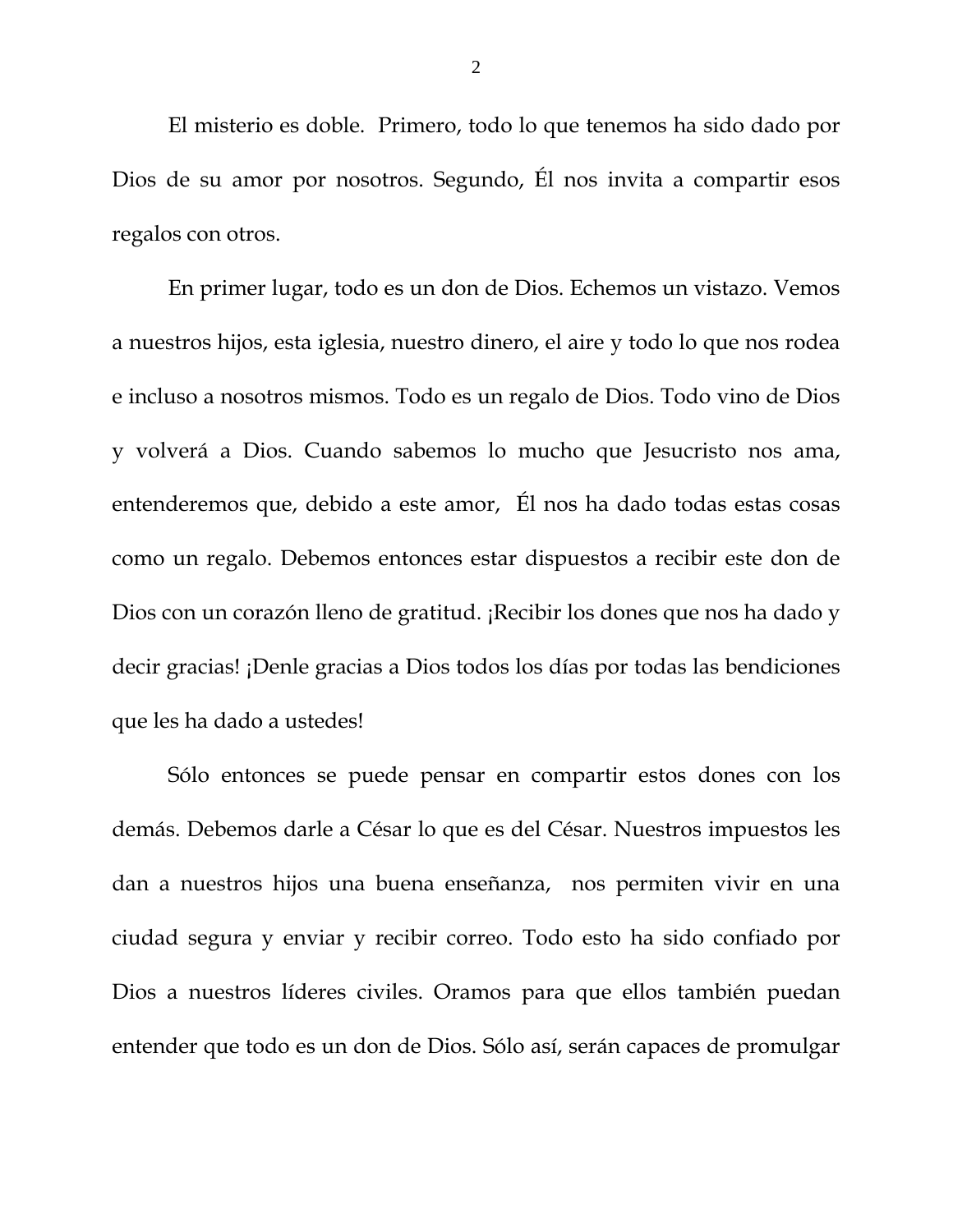leyes que protejan a todos los otros dones de Dios: como el bebé en el vientre y el Santo Matrimonio.

Por lo tanto, mis queridos hermanos y hermanas en Cristo, por favor tómense el tiempo para orar acerca de este gran misterio y su parte en ella. Piensen en el gran amor que Cristo tiene para ustedes, que les ha dado todo y Él les está invitando a compartir con otros. También, por favor entiendan que el regalo más grande se encuentra aquí y en su Iglesia Católica.

En cada Santa Misa, tenemos la bendición de recibir a nuestro Salvador en la Sagrada Comunión. Dentro de poco, ustedes recibirán a Jesús en su Cuerpo, Sangre, Alma y Divinidad. Por último, cuando la Carta Pastoral llegue a su parroquia, por favor tomen el tiempo para leerla y estudiarla. Es allí con la oración y el estudio que vamos a encontrar el amor que Jesucristo tiene por nosotros y luego podemos compartirlo con los demás. Que demos "a Dios lo que es de Dios."

¡Que Dios nos dé esta gracia!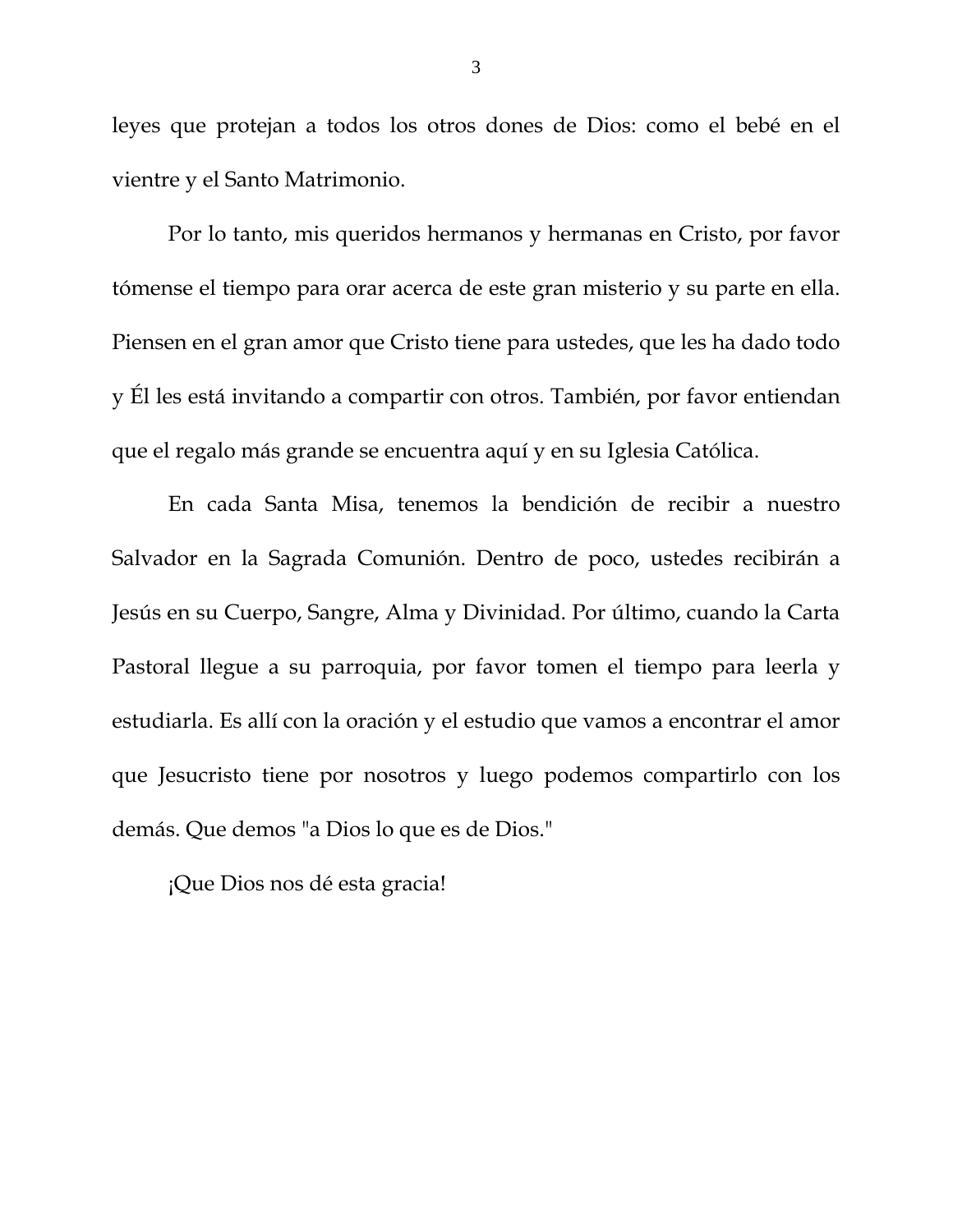My dear brothers and sisters in Christ, it is good that we are here to praise God at this, the 7th Encuentro in the Diocese of Springfield in Illinois. I am most grateful that you have come with your family to Encounter Jesus Christ our Lord. It is here, in this sacred place, that we have that encounter with Christ.

This year, I wrote a Pastoral Letter on the Holy Eucharist and how we are called by God to adore and celebrate the Eucharist. This Pastoral Letter will be available in your parish in Spanish shortly. We adore our Lord Jesus Christ in the Holy Eucharist. I pray that you have discovered in this great mystery the Divine Love Christ has for you. Then and only then, will we truly understand this Gospel: "Give to Caesar what is Caesar's and give to God what is God's" (Matthew 22:21).

The mystery is two-fold. One, everything we have has been given to us by God out of His love for us. And two, He invites us to share those resources with others.

First, everything is a gift from God. Let us look around. We see our children, this church, our money, the air and everything around us and even ourselves. Everything is a gift from God. It all came from God and will return to God. When we know how much Jesus Christ loves us, we

4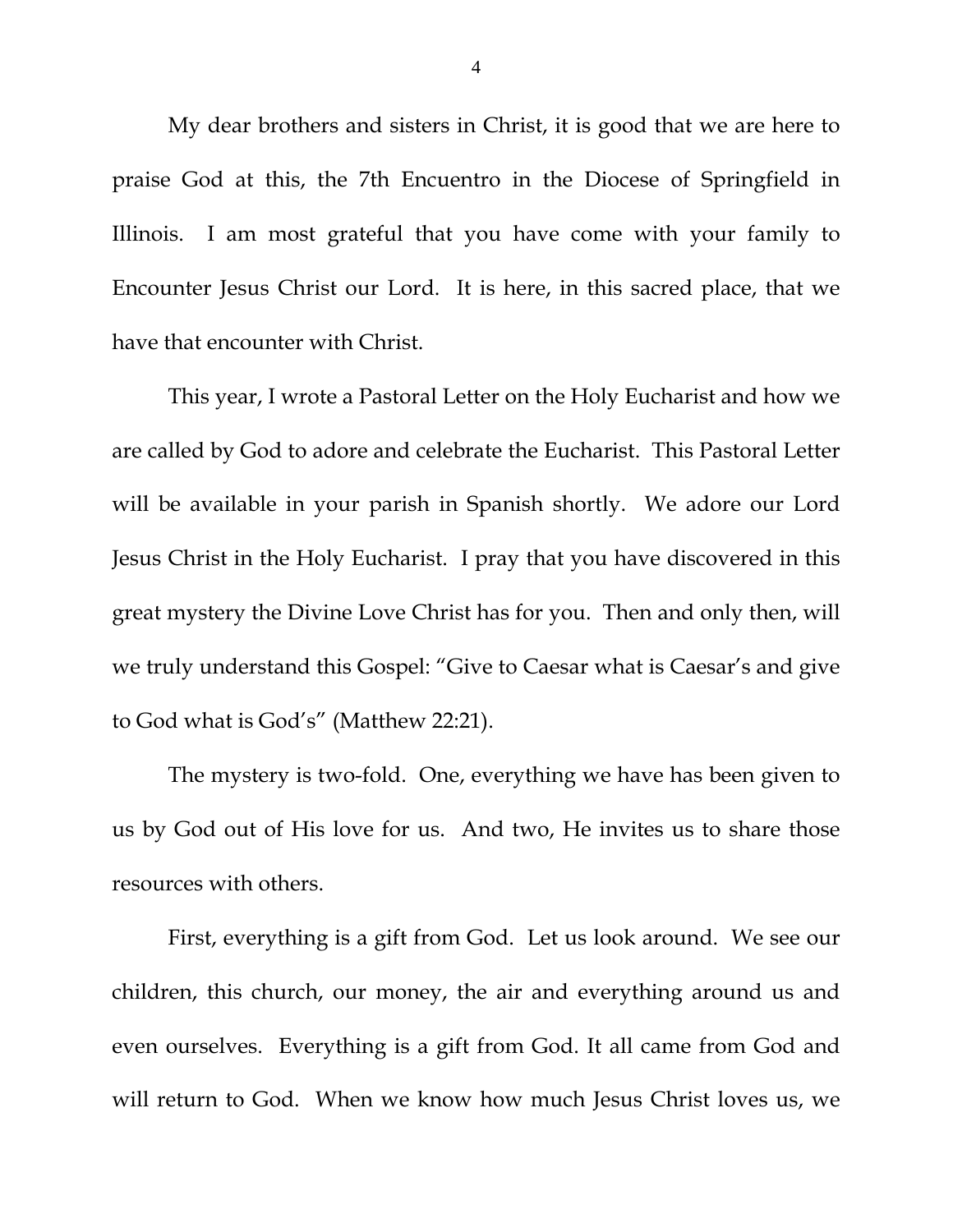will understand that, because of this love, He has given us all these things as a Gift. We have to be willing then to receive this gift God with a heart full of gratitude. Receive the gifts He has given and say thank you! Thank God daily for all the blessings He has given to you!

Then and only then can you think about sharing these gifts with others. We must give to Caesar what is Caesar's. Our taxes give our children a good education, they allow us to live in a safe town and send and receive mail. All this has been entrusted by God to our civil leaders. We pray that they too can understand that all is a gift from God. Only then, will they be able to enact laws that protect every other gift from God: like the baby in the womb and Holy Matrimony.

Therefore, my dear brothers and sisters in Christ, please take the time to pray about this great mystery and your part in it. Think of the great love that Christ has for you, that He has given you everything and He is inviting you to share that with others. Also, please understand that the greatest gift is found here and in your Catholic Church.

At every Holy Mass, we have the blessing of receiving our Savior in Holy Communion. In a short while, you will receive Jesus in His Body, Blood, Soul and Divinity. Finally, when the Pastoral Letter arrives in your